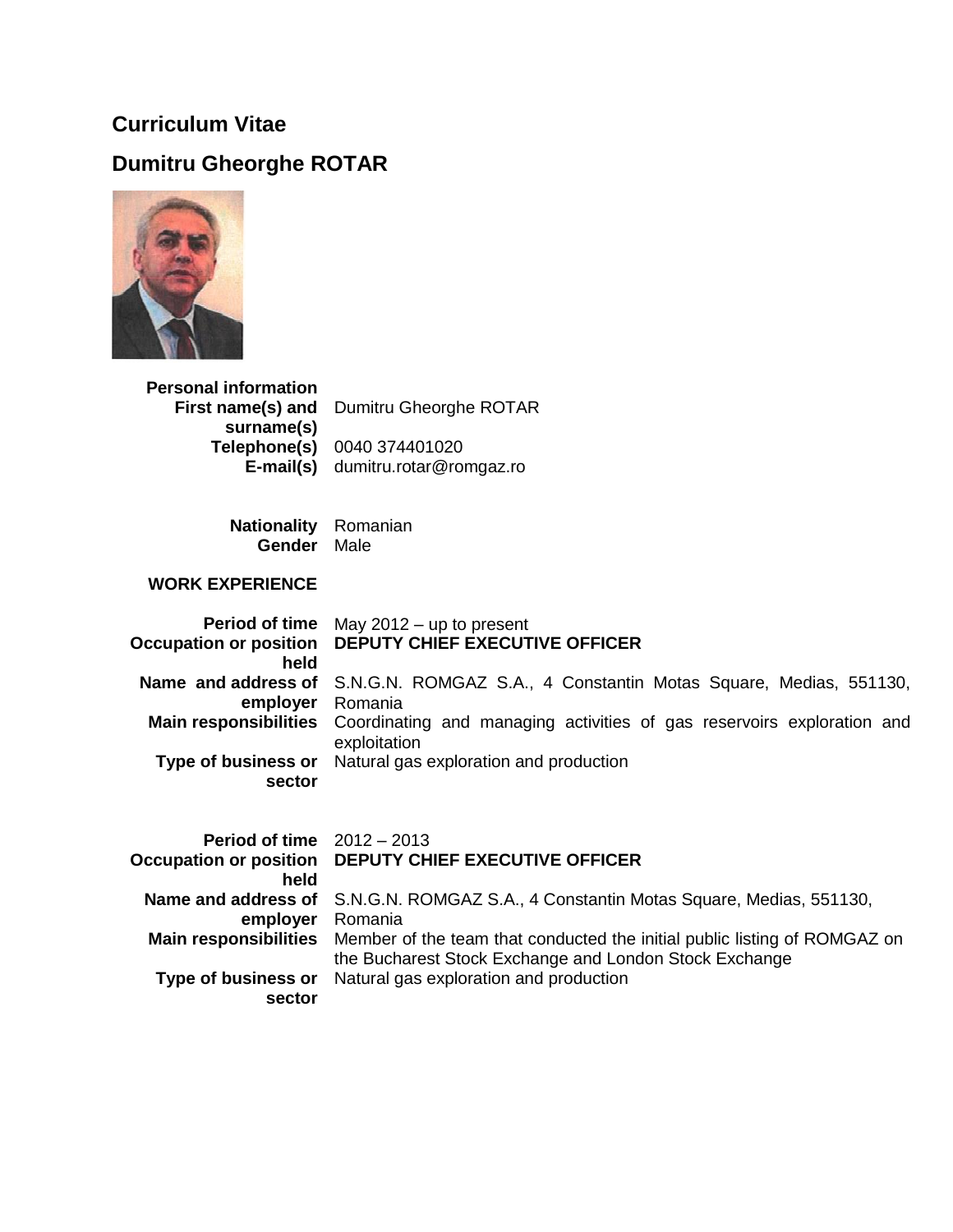**Period of time** June 2007 – April 2012

## **Occupation or position DIRECTOR OF EXPLORATION – PRODUCTION DEPARTMENT held**

**Name and address of**  S.N.G.N. ROMGAZ S.A., 4 Constantin Motas Square, Medias, 551130, **employer** Romania

**Main responsibilities** Coordinating the exploration – production activity; Carrying out the production rehabilitation plans and developing the operation for the production decline decrease;

> Developing exploration and negotiation plans and programs of the Petroleum Agreements for Exploration – Development – Exploitation

> President of the Steering Committee of Romgaz – Schlumberger Association having the following duties and responsibilities:

- revision, approval and modification of annual Work Programs, including budgets carried out by the Project Tem necessary for the Association's Petroleum Operations and Activities;
- analysis, authorization and approval of ensuring programs proposed by the Operator;
- funding the Project Team responsible for the implementation of Work Programs approved by the Steering Committee;

President of the Steering Committee of Romgaz – Amromco having the following duties and responsibilities:

- analysis, approval and modification of Work Programs including the necessary investment and acquisitions, as well as the Budgets carried out by the CONTRACTOR for the Petroleum Operations;
- analysis and approval of every designation of a Commercial Discovery recommended by the Contractor and of every Development Plan;
- analysis, approval and revision of annual proposed Work Programs and Budgets carried out by the Company;
- approval of Sales Programs regarding the Auxiliary Production.

| sector                       | <b>Type of business or</b> Natural gas exploration and production                                                                                                             |
|------------------------------|-------------------------------------------------------------------------------------------------------------------------------------------------------------------------------|
| Occupation or position       | <b>Period of time</b> March 2005 – June 2007                                                                                                                                  |
| held                         | DIRECTOR OF PRODUCTION - GAS STORAGE DEPARTMENT                                                                                                                               |
| Name and address of          | S.N.G.N. ROMGAZ S.A., 4 Constantin Motas Square, Medias, 551130,                                                                                                              |
| employer                     | Romania                                                                                                                                                                       |
| <b>Main responsibilities</b> | Coordinating the petroleum operations performed within the gas production<br>and storage branches of the company;<br>Carrying out ROMGAZ Strategy For Underground Gas Storage |
| Type of business and         | Gas production and rehabilitation of mature gas deposits in the company's                                                                                                     |
| sector                       | concession                                                                                                                                                                    |
| <b>Period of time</b>        | September 2001 - March 2005                                                                                                                                                   |
| held                         | Occupation or position HEAD OF RESERVOIR ENGINEERING OFFICE                                                                                                                   |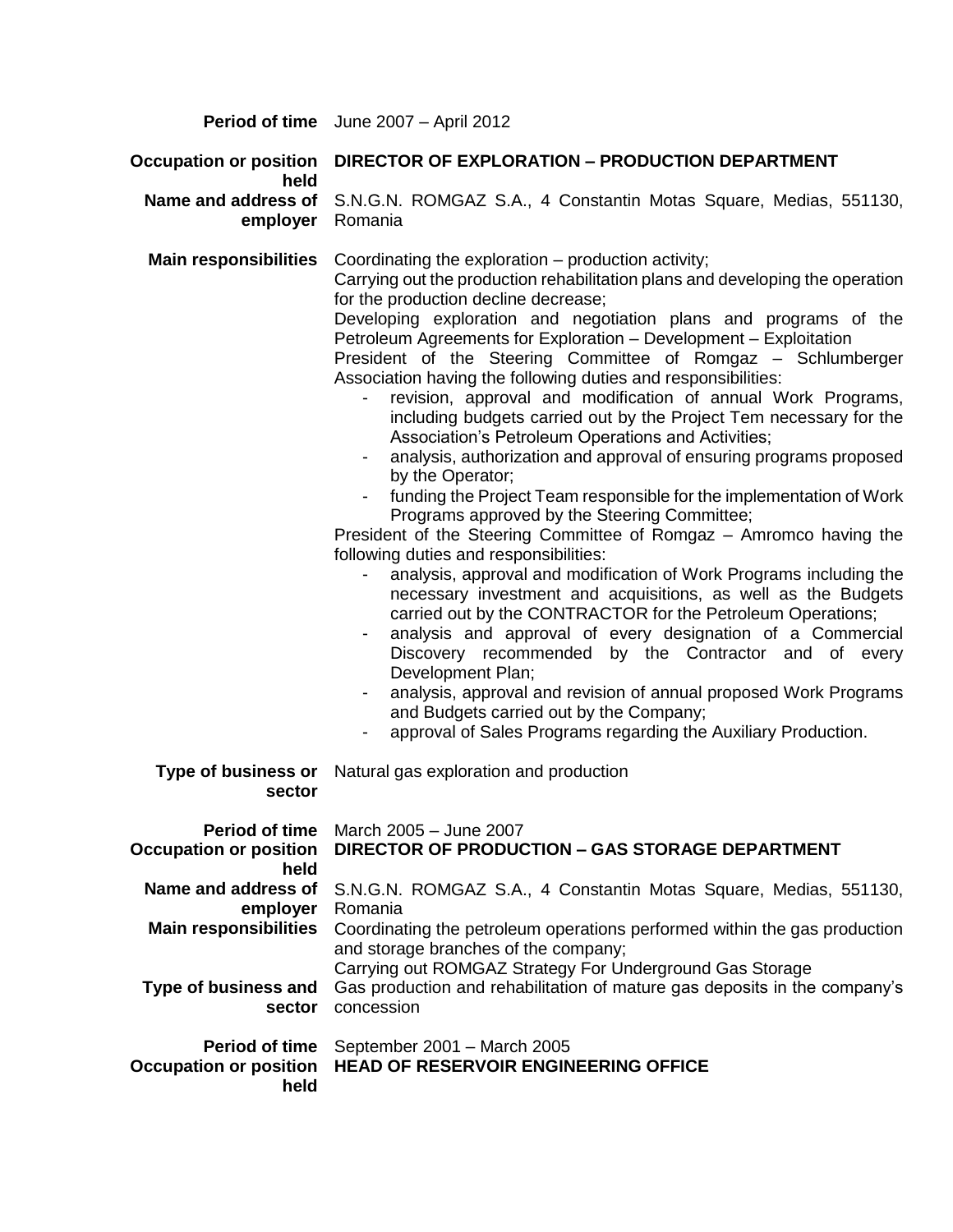| employer                                                     | <b>Name and address of</b> S.N.G.N. ROMGAZ S.A., Sucursala de Productie Gaze Naturale, 4 Unirii<br>Street, Medias, Romania   |
|--------------------------------------------------------------|------------------------------------------------------------------------------------------------------------------------------|
| <b>Main responsibilities</b>                                 | Coordinating activities specific to the optimization of gas reservoirs<br>exploitation                                       |
| Type of business and<br>sector                               | Natural gas production                                                                                                       |
| <b>Period of time</b><br><b>Occupation or position</b>       | March 2001 - September 2001<br><b>HEAD OF RESERVOIR ENGNEERING OFFICE</b>                                                    |
| held<br>Name and address of                                  |                                                                                                                              |
| employer                                                     | S.C. Exprogaz S.A., Sucursala de Productie Gaze Naturale, 4 Unirii Street,<br>Medias, Romania                                |
| <b>Main responsibilities</b>                                 | Coordinating activities specific to the optimization of gas reservoirs<br>exploitation                                       |
| Type of business and<br>sector                               | Natural gas production                                                                                                       |
| Period of time<br><b>Occupation or position</b>              | July 2000 - March 2001<br>DIRECTOR OF COMMERCIAL DEPARTMENT                                                                  |
| held<br>Name and address of<br>employer                      | S.C. EXPROGAZ S.A., 4 Unirii Street, Medias, Romania                                                                         |
| <b>Main responsibilities</b><br>Type of business and         | Coordinating the entire commercial activity<br>Natural gas trading                                                           |
| sector                                                       |                                                                                                                              |
|                                                              |                                                                                                                              |
| <b>Period of time</b><br><b>Occupation or position</b>       | September 1998 - July 2000<br>HEAD OF RESERVOIR ENGINEERING AND GEOLOGIC OFFICE                                              |
| held<br>Name and address of                                  | S.N.G.N. ROMGAZ S.A., Exprogaz Subsidiary, 4 Unirii Street, Medias,                                                          |
| employer<br><b>Main responsibilities</b>                     | Romania<br>Carrying out and coordinating activities of hydrodynamic investigation of                                         |
| Type of business and<br>sector                               | wells and implementation of gas extraction technologies<br>Natural gas sector                                                |
| Period of time<br><b>Occupation or position</b>              | April 1998 - September 1998<br>HEAD OF RESERVOIR ENGINEERING AND GEOLOGIC OFFICE                                             |
| held<br>Name and address of                                  | Regia Autonoma a Gazelor Naturale "ROMGAZ" R.A., Sucursala de                                                                |
| employer<br><b>Main responsibilities</b>                     | Productie, 4 Unirii Street, Medias, Romania<br>Carrying out and coordinating the activities of hydrodynamic investigation of |
| <b>Type of business and</b><br>sector                        | wells and implementation of gas extraction technologies<br>Natural gas production                                            |
| <b>Period of time</b>                                        | April 1993 - March 1998                                                                                                      |
| <b>Occupation or position</b><br>held<br>Name and address of | <b>ENGINEER - RESERVOIR ENGINEERING</b><br>Regia Autonoma a Gazelor Naturale "ROMGAZ" R.A., Sucursala de                     |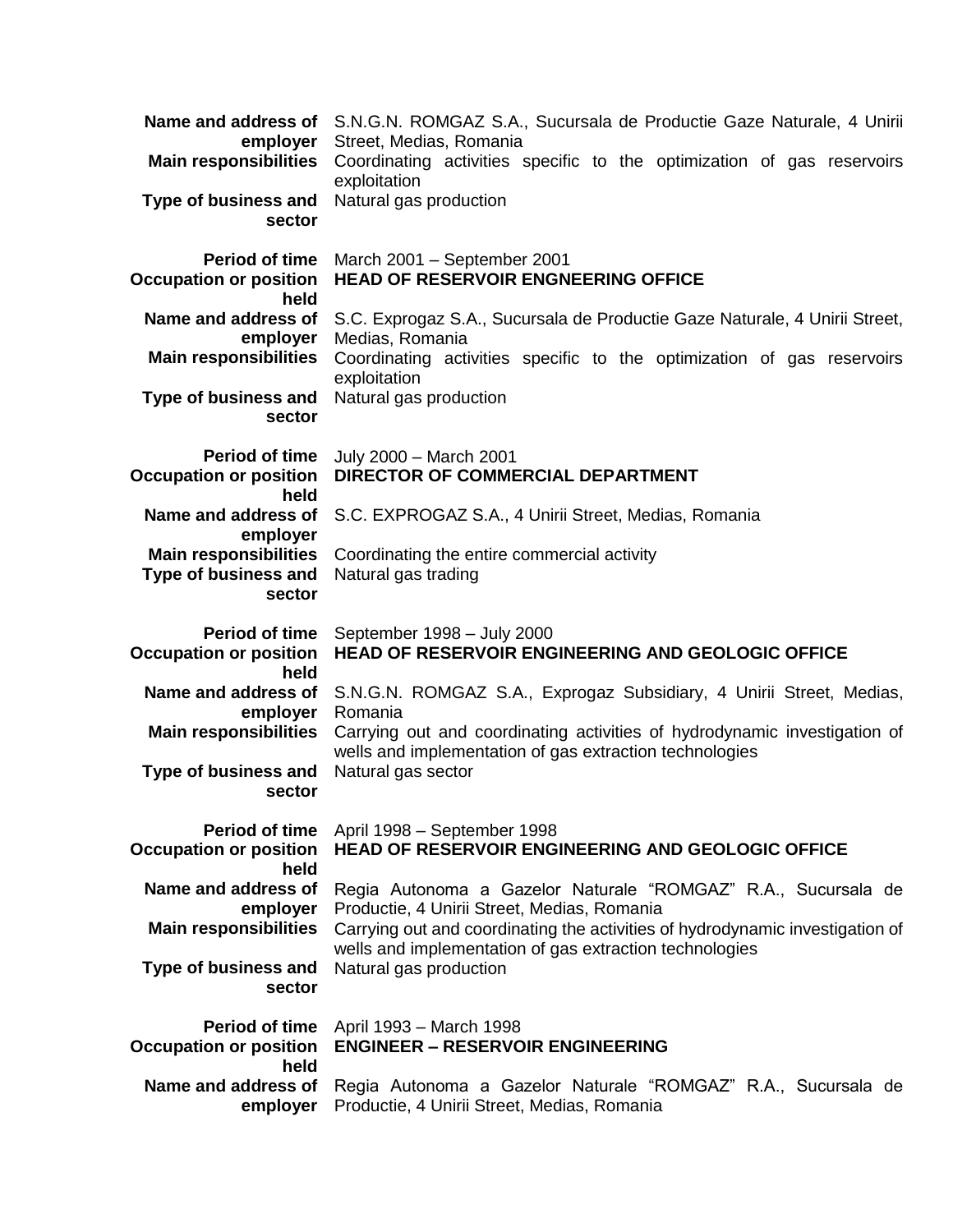| <b>Main responsibilities</b><br>Type of business and<br>sector      | Coordinating the activity of wells testing in two campaigns of hydraulic<br>fracturing<br>Natural gas production                                       |
|---------------------------------------------------------------------|--------------------------------------------------------------------------------------------------------------------------------------------------------|
| <b>Period of time</b><br><b>Occupation or position</b><br>held      | September 1989 - December 1992<br><b>PRODUCTION ENGINEER</b> – Head of Formation - production sample                                                   |
| Name and address of<br>employer                                     | Coordinating activities of well recompletions                                                                                                          |
| <b>Main responsibilities</b><br>Type of business and<br>sector      | Field production of natural gas, Medias<br>Natural gas production                                                                                      |
| Name and address of<br>employer                                     | Period of time October 1983 - June 1984<br>Ministry of National Defence (Romania)                                                                      |
| <b>EDUCATION AND</b><br><b>TRAINING</b>                             |                                                                                                                                                        |
| <b>Period of time 1984 - 1989</b><br>Type of                        | PhD in Engineering, specialization in Wells Drilling and Exploitation of Oil                                                                           |
| qualification/diploma<br>awarded                                    | and Gas Reservoirs                                                                                                                                     |
| Main<br>subjects/occupational                                       | Well drilling, oil and gas extraction, underground hydraulic, well research,<br>projection of oil and gas exploitation, geology, geophysics, petroleum |
| <b>skills</b><br>Name and type of                                   | equipment, exploitation simulation<br>Petroleum Gas University of Ploiesti                                                                             |
| institution providing<br>education and training                     |                                                                                                                                                        |
| <b>Period of time 1979 - 1983</b>                                   |                                                                                                                                                        |
| Type of<br>qualification/diploma<br>awarded                         | <b>Baccalaureate Diploma</b>                                                                                                                           |
| <b>Main</b><br>subjects/occupational<br><b>skills</b>               | Mathematics, Physics, Chemistry                                                                                                                        |
| Name and type of<br>institution providing<br>education and training | "Stephan Ludwig Roth" High School                                                                                                                      |
| <b>LANGUAGE SKILLS</b>                                              |                                                                                                                                                        |
| <b>Mother language</b>                                              | Romanian                                                                                                                                               |
| <b>Other languages</b>                                              | <b>English</b>                                                                                                                                         |